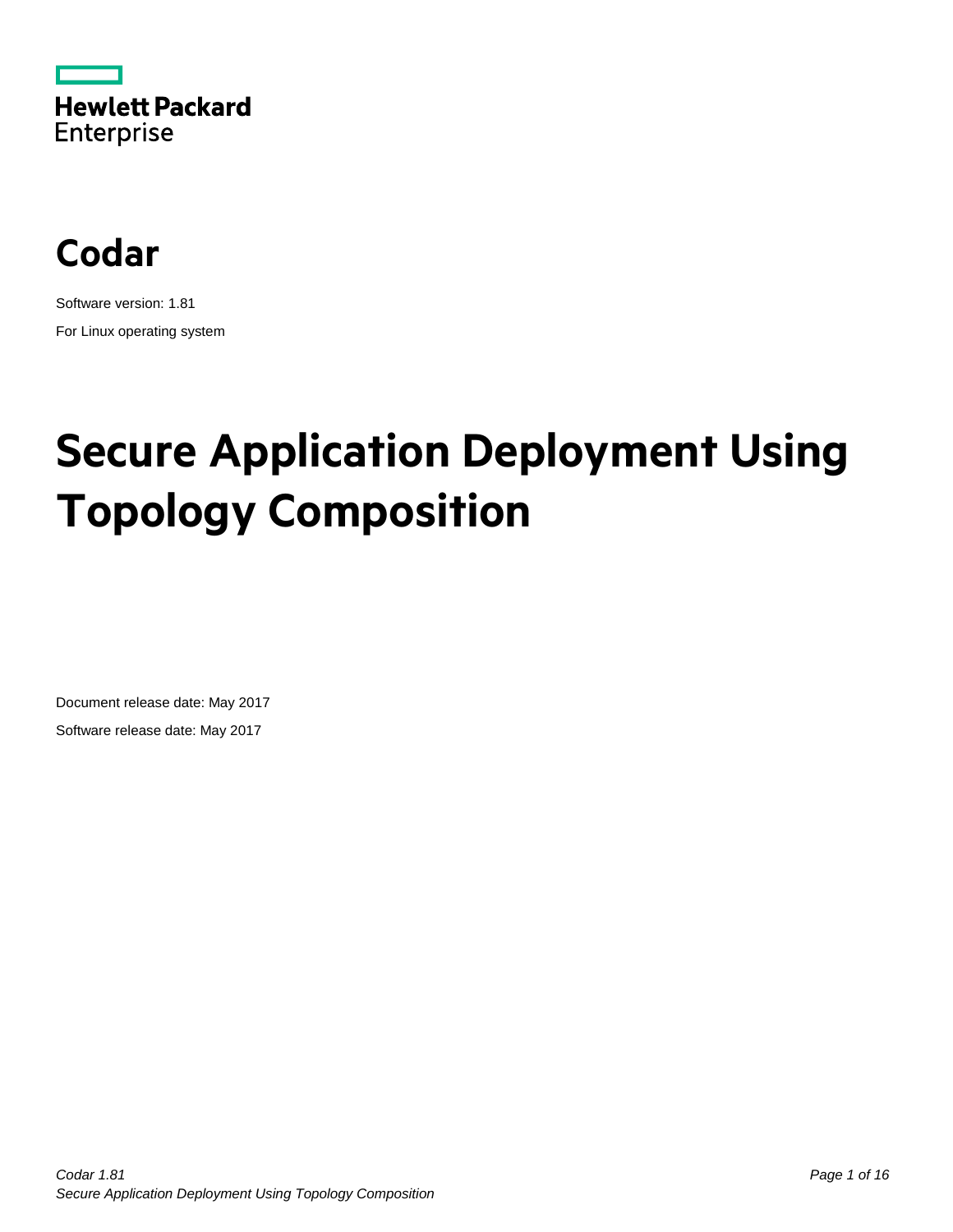# <span id="page-1-0"></span>Legal notices

#### Warranty

The only warranties for Hewlett Packard Enterprise products and services are set forth in the express warranty statements accompanying such products and services. Nothing herein should be construed as constituting an additional warranty. Hewlett Packard Enterprise shall not be liable for technical or editorial errors or omissions contained herein. The information contained herein is subject to change without notice.

#### Restricted rights legend

Confidential computer software. Valid license from Hewlett Packard Enterprise required for possession, use or copying. Consistent with FAR 12.211 and 12.212, Commercial Computer Software, Computer Software Documentation, and Technical Data for Commercial Items are licensed to the U.S. Government under vendor's standard commercial license.

#### Copyright notice

© Copyright 2016 Hewlett Packard Enterprise Development LP

#### Trademark notices

Adobe® is a trademark of Adobe Systems Incorporated.

Microsoft® and Windows® are U.S. registered trademarks of Microsoft Corporation.

Oracle and Java are registered trademarks of Oracle and/or its affiliates.

UNIX® is a registered trademark of The Open Group.

RED HAT READY™ Logo and RED HAT CERTIFIED PARTNER™ Logo are trademarks of Red Hat, Inc.

The OpenStack word mark and the Square O Design, together or apart, are trademarks or registered trademarks of OpenStack Foundation in the United States and other countries, and are used with the OpenStack Foundation's permission.

#### Documentation updates

To check for recent updates or to verify that you are using the most recent edition of a document, go to the following URL and sign-in or register: [https://softwaresupport.hpe.com.](https://softwaresupport.hpe.com./)

Select Manuals from the Dashboard menu to view all available documentation. Use the search and filter functions to find documentation, whitepapers, and other information sources.

You will also receive updated or new editions if you subscribe to the appropriate product support service. Contact your Hewlett Packard Enterprise sales representative for details.

#### Support

Visit the Hewlett Packard Enterprise Software Support Online web site a[t https://softwaresupport.hpe.com.](https://softwaresupport.hpe.com/)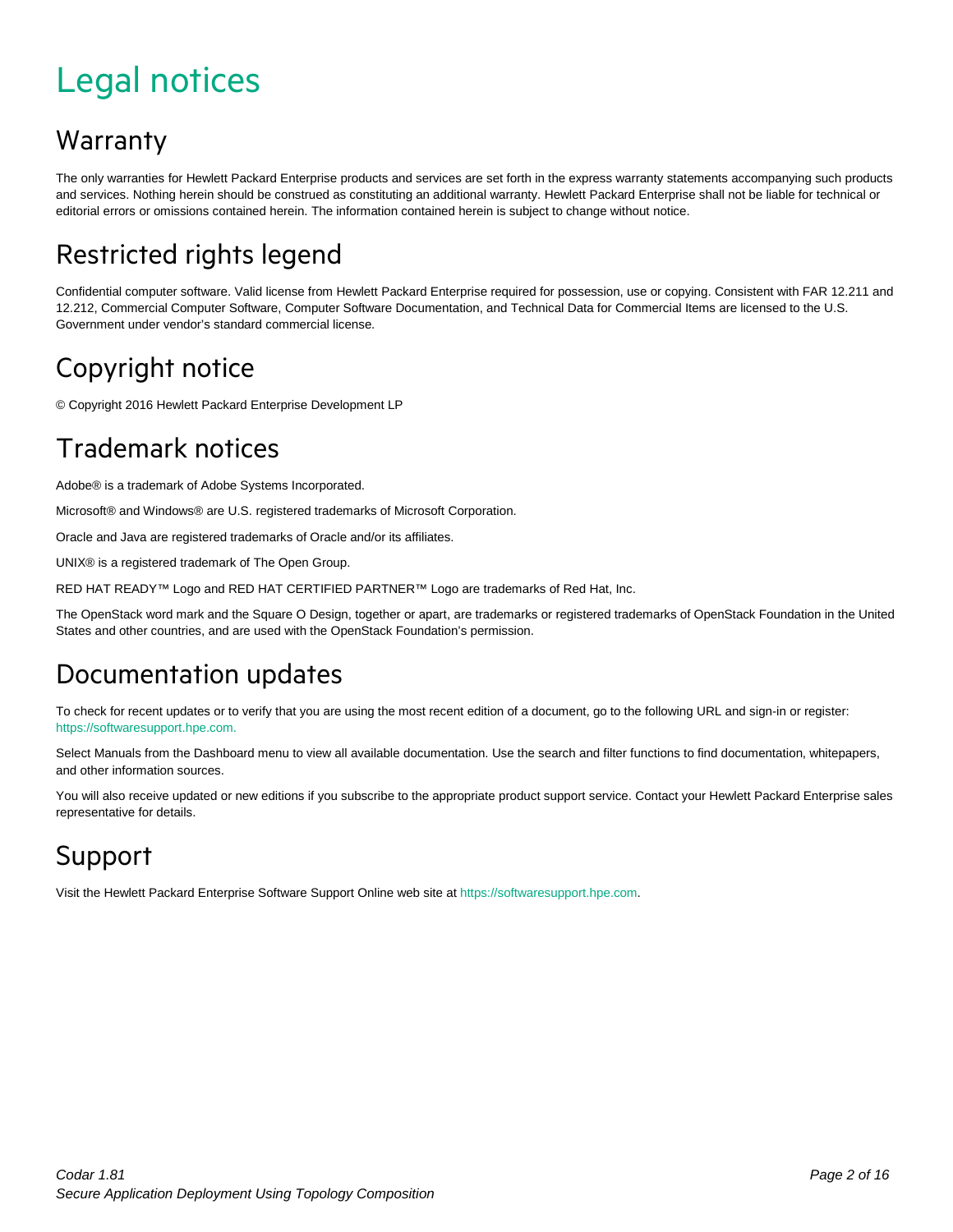# **Contents**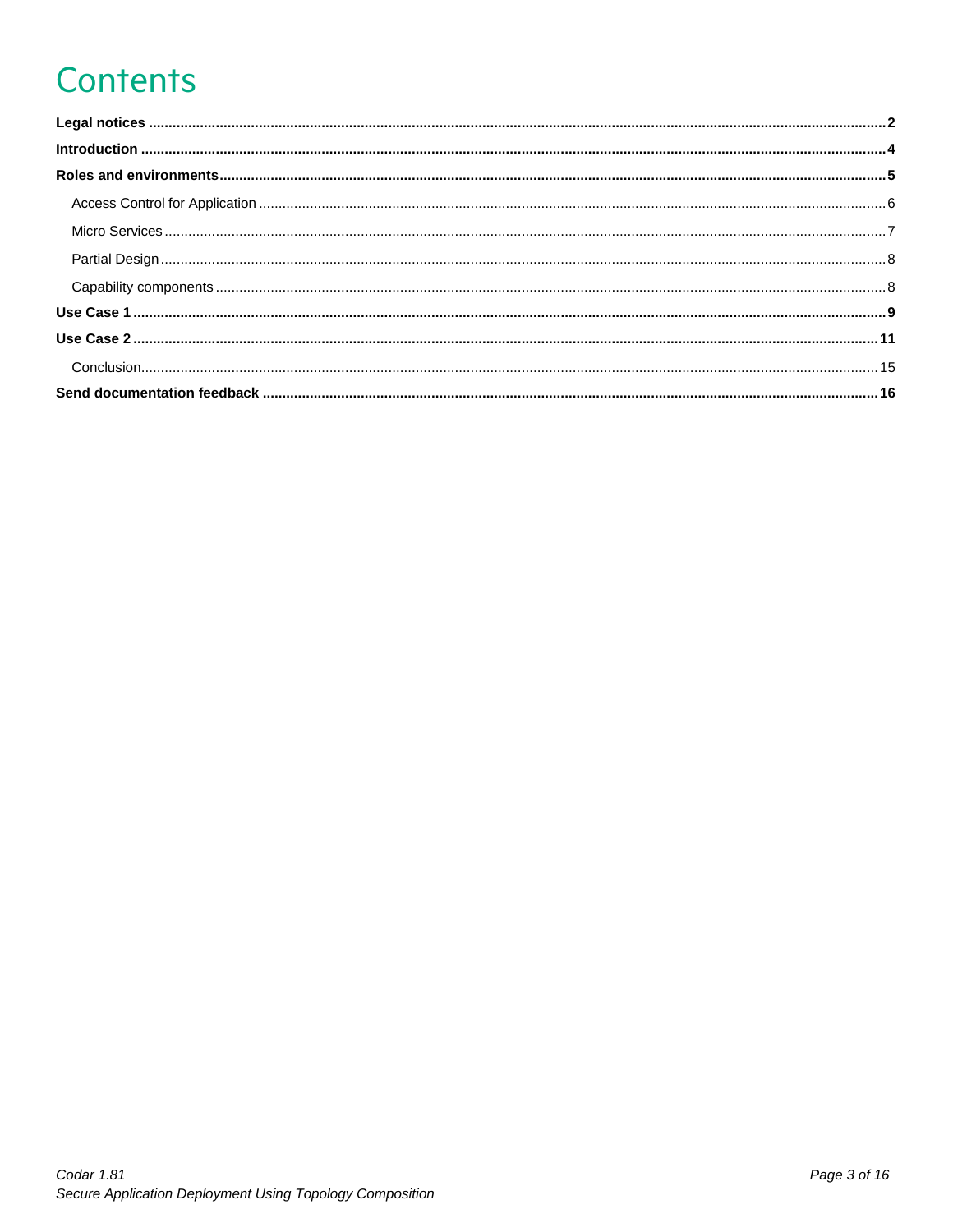# <span id="page-3-0"></span>Introduction

The HPE Codar resource provider provides integrations with multiple infrastructure resource providers such as VMWare, Amazon Web Services, OpenStack etc. These infrastructure will be used to host middleware software such as application servers, database servers, web servers etc. Each of these infrastructure providers can be used in different lifecycle environments based on the requirement, feasibility and advantage.

HPE Codar provides modelling capability to deploy these software, application on the dedicated infrastructure across different environments. This modeling capability comes from different resources such as HPE Operations Orchestration workflow, Opscode Chef Cookbooks, HPE Server Automation software policies, Puppet etc. An application design includes many components that are catered to provision the infrastructure and install software and application. It is most important to create infrastructure based on the lifecycle environment to avoid misuse of virtual machines by different persona who are part of different teams such as development, testing, and release management. There are various **personas** introduced in HPE Codar like architect, developer, tester, and application release manager which can operate on these environment or lifecycle stages.

**Topology Composition**, a feature introduced in HPE Codar, provides a sophisticated and secure way to deploy applications on elevated and non-elevated environments thus allowing end users to select the infrastructure meant to be used only by them. This proactively secures the elevated environment. This technical documentation will help the end users to understand this feature based on use cases described and implement the feature based on the samples provided. Refer to HPE Codar Help guide for a detailed description of this feature.



**Figure1:** Topology Composition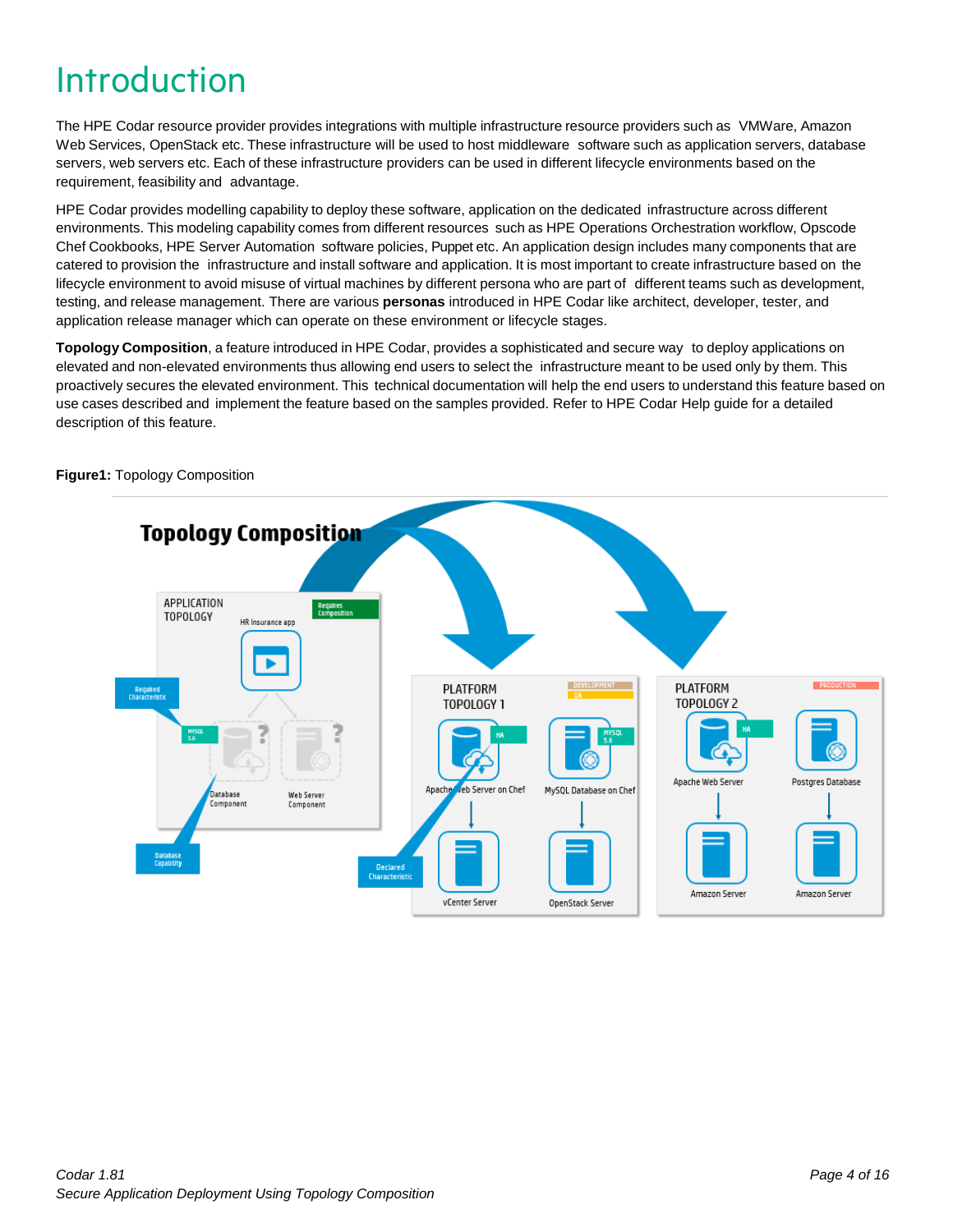# <span id="page-4-0"></span>Roles and environments

There are four roles available out of the box in HPE Codar: developer, tester, application release manager, and application architect. Three of these roles (developer, tester, and application release manager) can be associated with different lifecycle environments such as development, testing, staging, and production. Each of these personas can deploy the application to verify and validate whether the application functions as expected and the same build version can be promoted to the next stage once it is verified by these users.



**Figure2**: Roles and environment association

An application architect role is to create application and infrastructure designs in order to allow other personas to deploy the application on the infrastructure associated with the respective lifecycle environment. The LDAP/AD user groups which maps to various roles or personas are configured in the "Provider" Organization from which the product will use those groups to validate the authentication and authorization.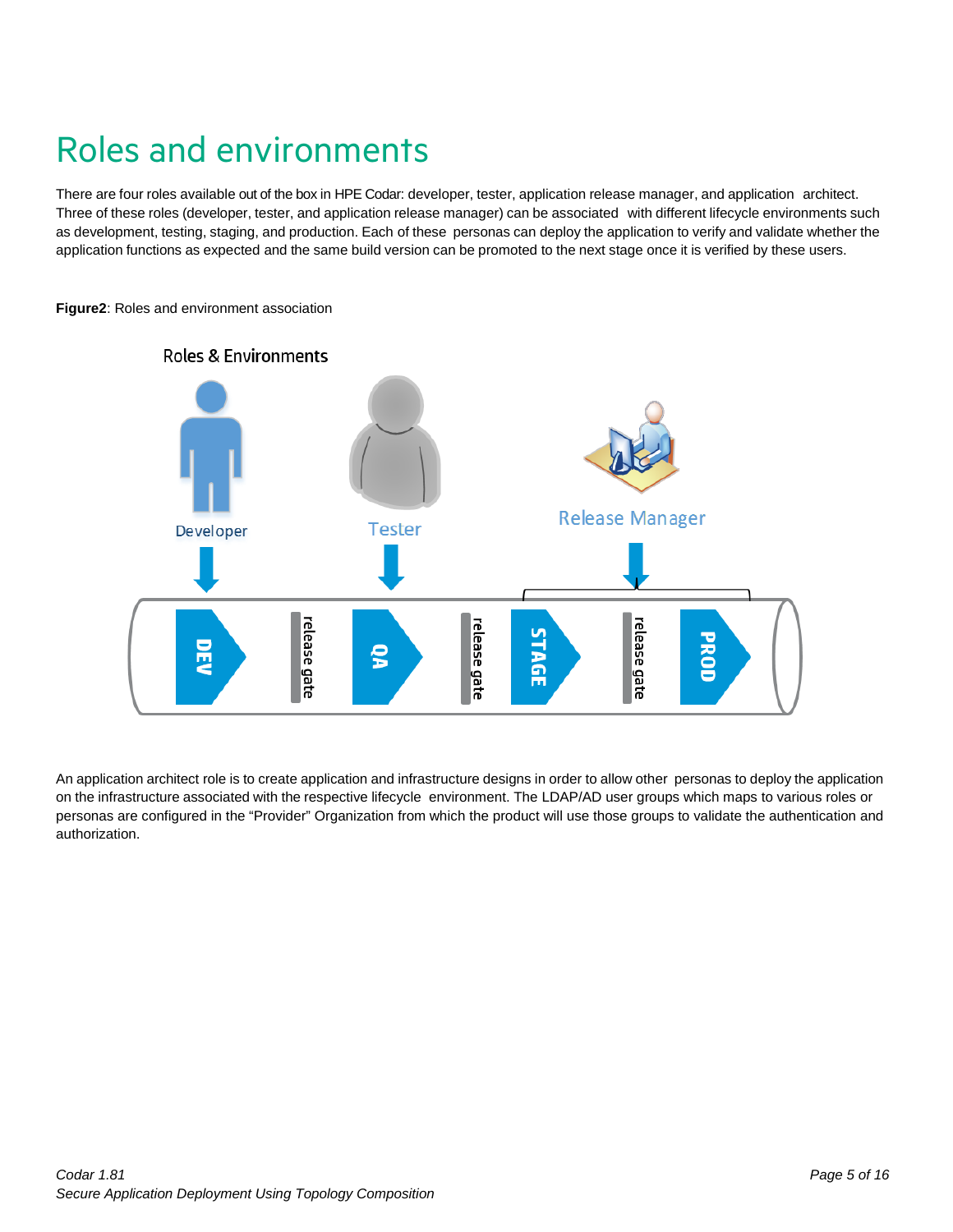

### <span id="page-5-0"></span>Access Control for Application

An application can be protected by preventing the users who are not allowed to access the release pipeline using the Access Control feature in HPE Codar. In other sense, allow only required users to access application release pipeline.

A group of users can be associated with release pipeline as shown below, in order to secure access only for the users in that group.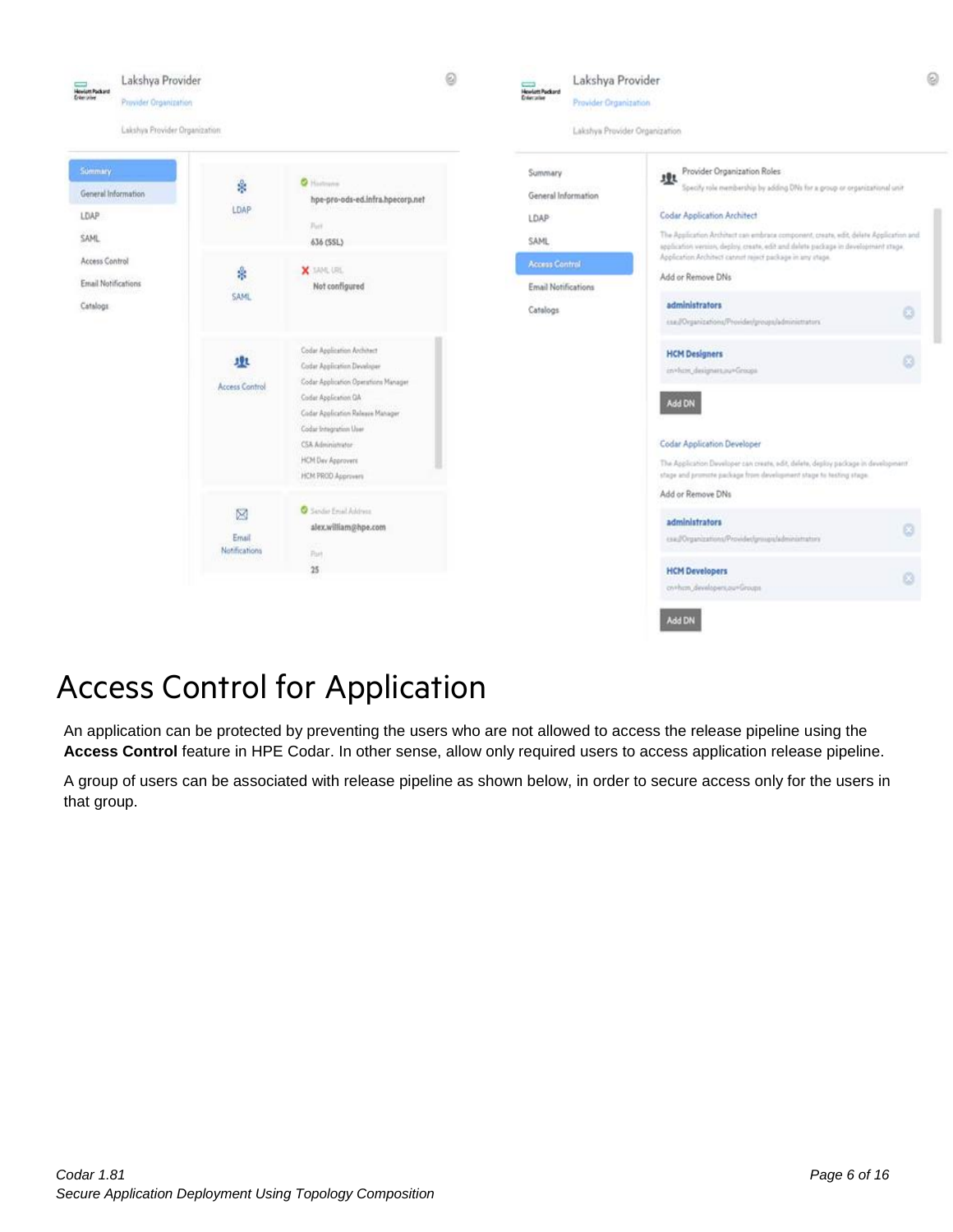| $\equiv$<br>Release Pipeline                 | CODAR                                                           | $\circ$<br>alexwilliam@hpe.com 8                |
|----------------------------------------------|-----------------------------------------------------------------|-------------------------------------------------|
| $\blacksquare$<br><b>Topology Designs</b>    | ◎<br>HCM Suite Deployment Blueprint (1.0.0)                     |                                                 |
| Existing Infrastructure Sample Design        | <b>Pipeline Statistics</b><br><b>Access Control</b><br>Versions |                                                 |
| Blueprint (1,0,0)                            |                                                                 | $\hbox{\tt Q}$                                  |
| PerClinic Application on AWS                 | <b>Access Control</b>                                           | $\vert x \vert$<br>By Roles<br>Manage<br>Seinch |
| Pr PetClinic Application on Existing Servers | Codar Application Architect                                     |                                                 |
| PetClinic Application on vCenter             | hcm-designers                                                   |                                                 |
| PerClinic Application with Load Balancer     | සි                                                              |                                                 |
| Petclinic Docker with Dockerfile Raw Input   |                                                                 |                                                 |
|                                              | Codar Application Developer                                     |                                                 |
|                                              | hcm-developers<br>සි                                            |                                                 |
|                                              | Codar Application Operations Manager                            |                                                 |
|                                              | hcm-qa<br>සි                                                    |                                                 |
|                                              | CSA Administrator                                               |                                                 |
|                                              | hcm-codar-administrator<br>ඎ                                    |                                                 |

### <span id="page-6-0"></span>Micro Services

A micro service is an individual infra service which can cater to individual application tier which could be application server tier or database server tier which can be tied to one or more life cycle. The micro service can be created with variety of combinations varying from infrastructure to platform software

### Illustrative Example

Consider a three-tier application that must be tested across different lifecycle environments by different personas and finally deployed in production. The following example is of a sample application called PetClinic that must be deployed and tested by various roles across development, test, staging, and production environments. This is a three tier application that has an infrastructure layer, middleware layer, and an application layer. The infrastructure can either be provisioned from VMware or can be existing infrastructure or can be from public cloud vendors such as Amazon Web Services or HPE Helion based on the requirement. The middleware layer installs Tomcat and MySQL server. The last layer is the application layer that contains components to configure the MySQL database required for this application and to deploy the "petclinic.war" application on the Tomcat server.

**Figure3**: Sample PetClinic Application Design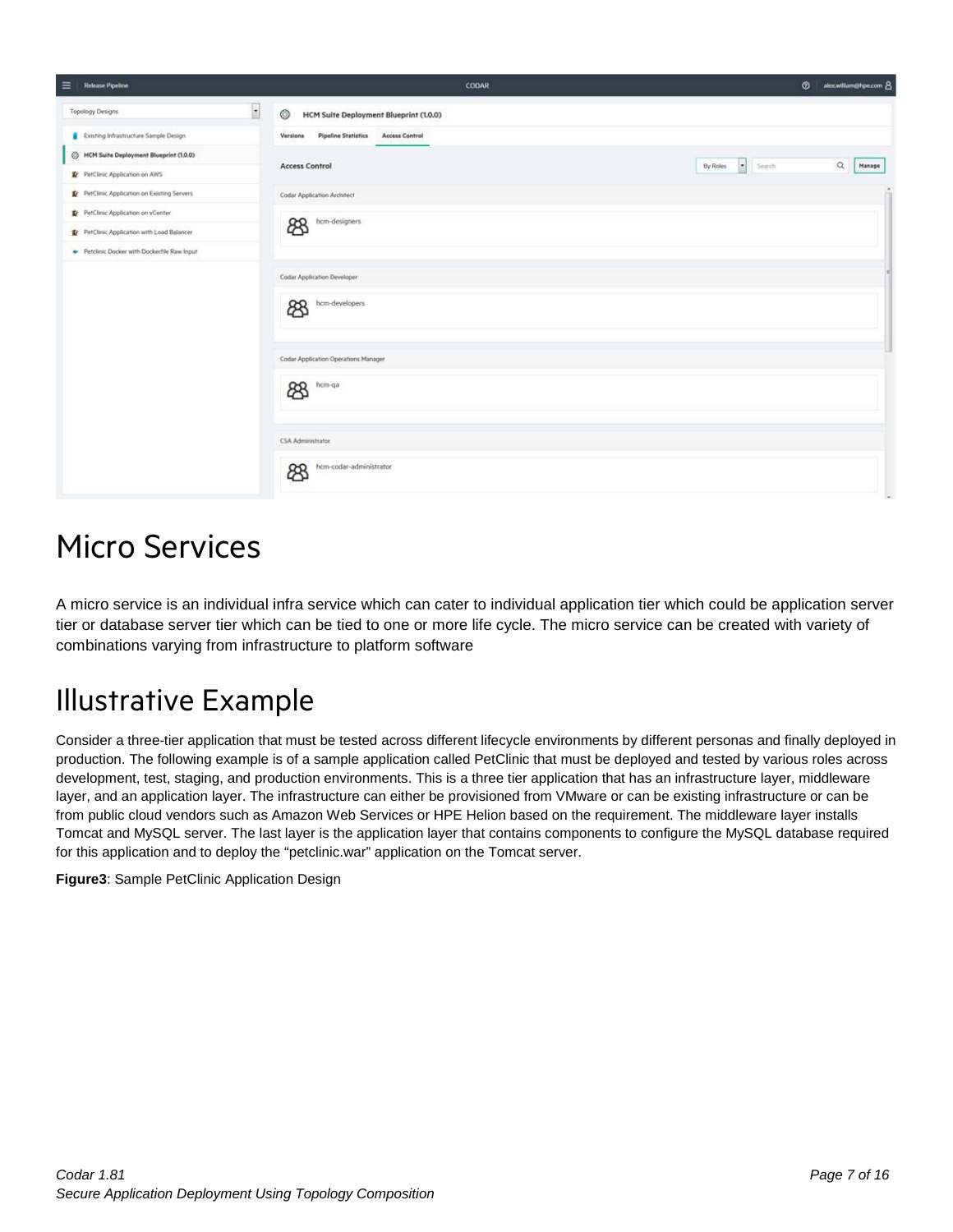

# <span id="page-7-0"></span>Partial Design

The application design shown in Figure3 is a complete design that contains middleware components and the infrastructure component. This design can be used to provision new virtual machines, install middleware software, and deploy the application. In the core of this application design are two components: "PetClinic DB Conf" and "PetClinic Application". These two components help the user deploy the PetClinic application on the required infrastructure. These two components can be modeled in a separate application design and can be used to set a relationship, which in Codar terminology is called a *partial design*.

# <span id="page-7-1"></span>Capability components

#### What are capabilities?

Codar brings in some of the out-of-the-box components that are used to associate a component that are capable of exposing certain characteristics. A characteristic of a component is its capability to install an application server, database server, or a web server. The component can be associated with the out-of-the-box Capabilities tab by adding a supported capability.

A partial design can have these capabilities components set as a relationship with the core components in order to deploy the application on the required infrastructure by selecting the filtered infrastructure during deployment time. This is explained in detail using the following use cases.

**Figure 4**: Out-of-the-box capabilities components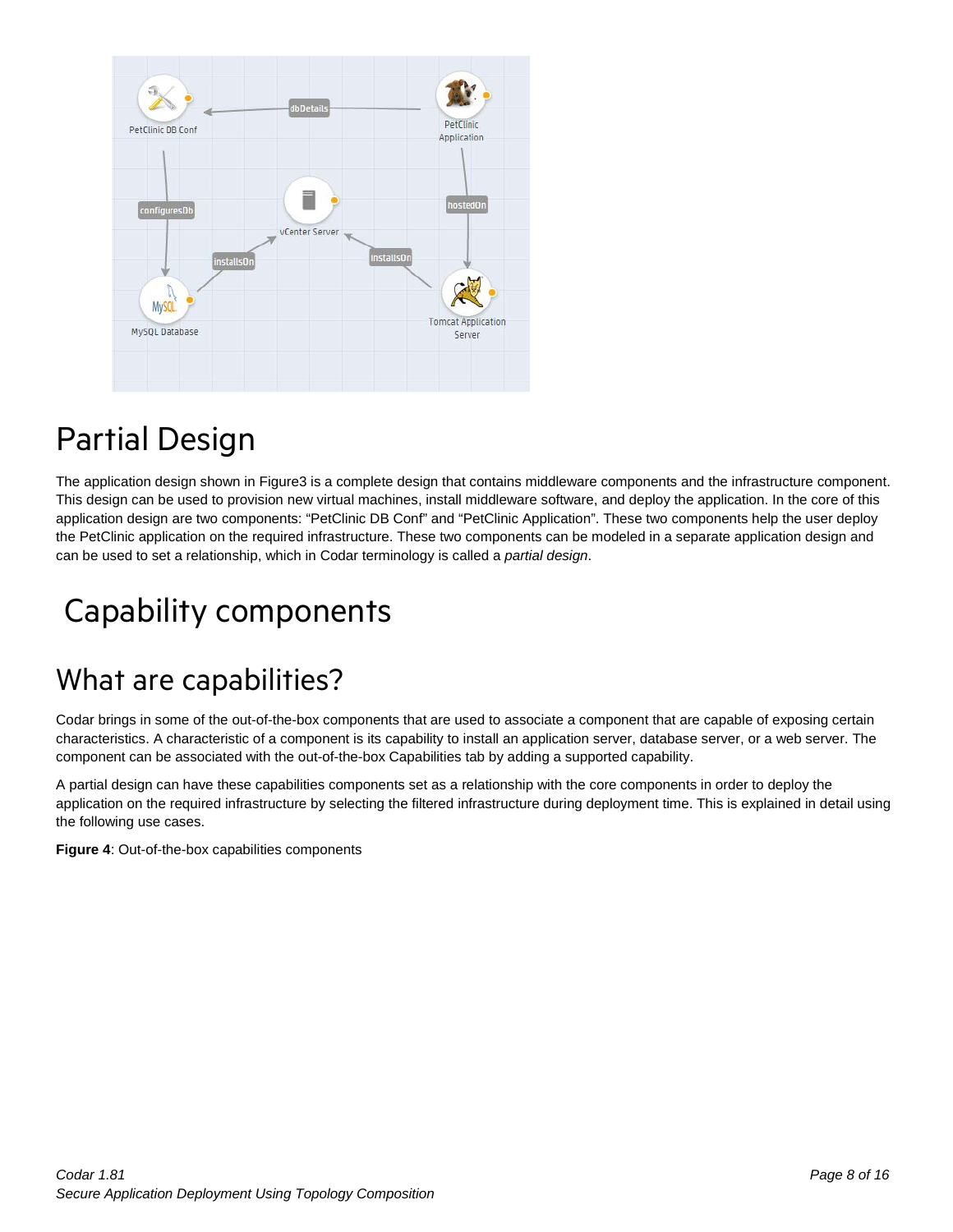| ≡<br><b>Topology Components</b> |                          | CODAR                                                                                                                                                                                                                                                   | $\circ$<br>alex.william@hpe.com 8 |
|---------------------------------|--------------------------|---------------------------------------------------------------------------------------------------------------------------------------------------------------------------------------------------------------------------------------------------------|-----------------------------------|
| By Tag                          | $\overline{\phantom{a}}$ | All Components (5 Items)                                                                                                                                                                                                                                | $\alpha$<br>G<br>capa             |
| All Components                  | o                        |                                                                                                                                                                                                                                                         |                                   |
| · Docker                        | $\bullet$                | Application Server (1)<br>$\equiv$<br>Application Server is a capability component that provides required properties for application servers. Application Server can be associated with concrete components that support this capability, for example   |                                   |
| E HCM                           | o                        | PHP and JBoss.                                                                                                                                                                                                                                          |                                   |
|                                 |                          | Database Server (1)<br>⋿<br>Database Server is a capability component that provides required properties for database servers. Database Server can be associated with concrete components that support this capability, for example<br>Oracle and MySQL. |                                   |
|                                 |                          | Platform (1)<br>三<br>Platform is a capability component that provides required properties for platform software. Platform can be associated with concrete components that support this capability, for example Java and .NET.                           |                                   |
|                                 |                          | Server (1)<br>≡<br>Server is a capability component that provides required properties for servers. Server can be associated with concrete components that support this capability, for example vCenter Server and Amazon<br>Server.                     |                                   |
|                                 |                          | Web Server (1)<br>$\equiv$<br>Web Server is a capability component that provides required properties for web servers. Web Server can be associated with concrete components that support this capability, for example Apache and IIS.                   |                                   |

**Figure 4.1**: An application server capability is set for the component that can install the Tomcat server

| $\equiv$<br><b>Topology Components</b>                                                                                                                                                                                                                        | CODAR           |                           | $\circ$<br>alex.william@hpe.com 8 |
|---------------------------------------------------------------------------------------------------------------------------------------------------------------------------------------------------------------------------------------------------------------|-----------------|---------------------------|-----------------------------------|
| 震<br><b>Tomcat Application Server (1)</b>                                                                                                                                                                                                                     |                 |                           | Ø                                 |
| Relationships<br>Operations<br>Capability<br>Characteristics<br>Properties<br>Overview                                                                                                                                                                        |                 |                           |                                   |
| Capability                                                                                                                                                                                                                                                    |                 |                           | Edit<br>Remove                    |
| Application Server (1)<br>〓<br>Application Server is a capability component that provides required properties for application servers. Application Server can be associated with concrete components that support this capability, for example PHP and JBoss. |                 |                           |                                   |
|                                                                                                                                                                                                                                                               |                 |                           |                                   |
| <b>Property Mappings</b>                                                                                                                                                                                                                                      |                 |                           |                                   |
| <b>Capability Property</b>                                                                                                                                                                                                                                    |                 | <b>Component Property</b> |                                   |
| hostname                                                                                                                                                                                                                                                      | gets value from | hostname                  |                                   |
| installPath                                                                                                                                                                                                                                                   | gets value from | installPath               |                                   |
| password                                                                                                                                                                                                                                                      | gets value from | password                  |                                   |
| port                                                                                                                                                                                                                                                          | gets value from | port                      |                                   |
| protocol                                                                                                                                                                                                                                                      | gets value from | appProtocol               |                                   |
| username                                                                                                                                                                                                                                                      | gets value from |                           |                                   |

# <span id="page-8-0"></span>Use Case 1

Assume that the sample PetClinic application can be deployed in combination with multiple application servers such as Tomcat, JBoss, Oracle WebLogic etc. and databases such as MySQL, Oracle, MSSQL etc. The QA team may need to certify this application across these servers. To certify the application on these server, all these components need not be a part of the same application design. The application architect may create a partial design as shown in Figure 5 and create infrastructure designs as show in Figure 5.1.

**Figure 5**: A partial PetClinic application design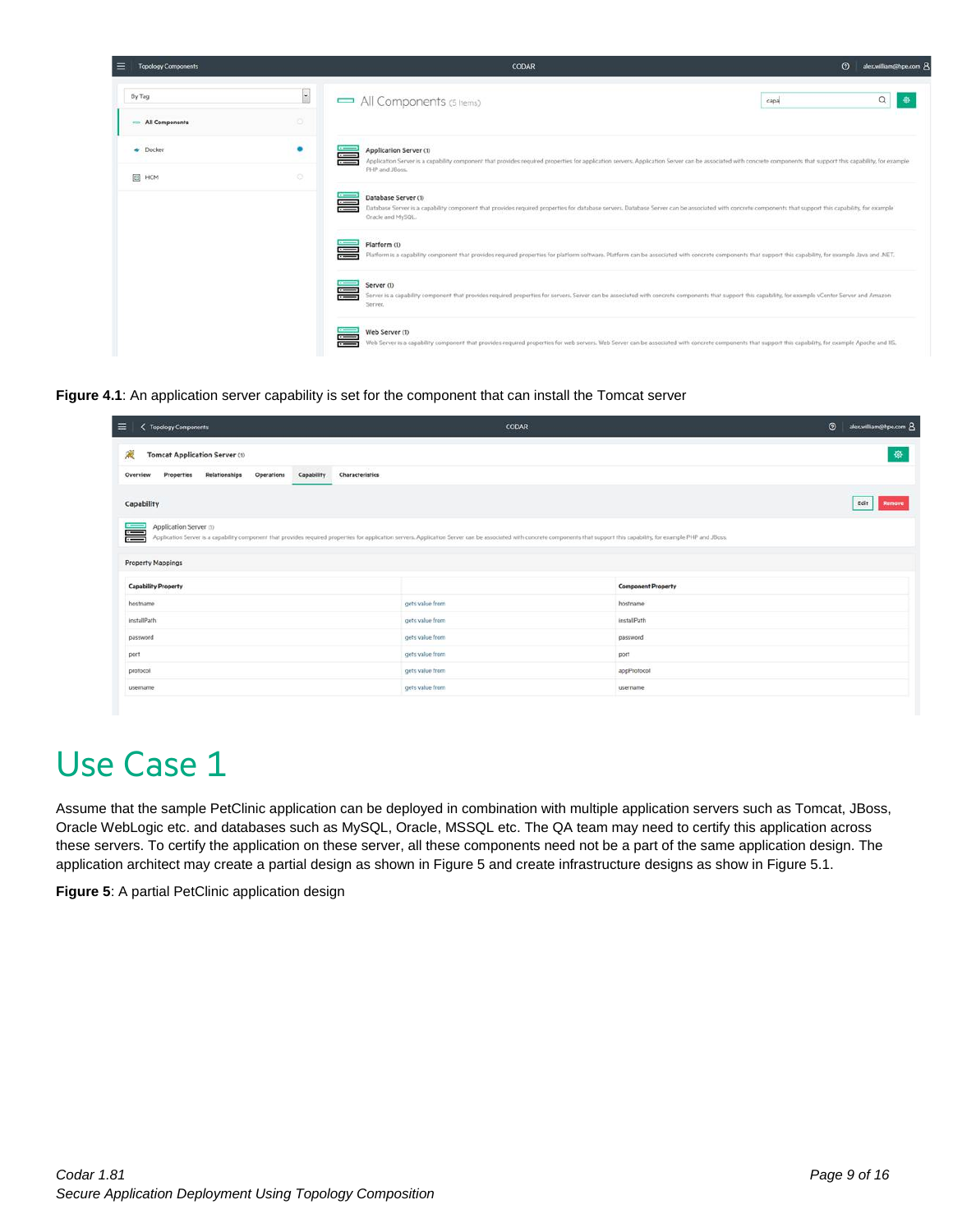

**Figure 5.1**: Micro Service Infrastructure designs to certify on multiple servers like Tomcat, JBoss, PostgreSQL and MySQL



**Figure 5.2:** Infrastructure designs filtered to list the matched capabilities based on partial design

| <b>O</b> General      | Service Design *                            |   |
|-----------------------|---------------------------------------------|---|
| C Dasgn Composition   |                                             |   |
|                       | <b>Custom Selection</b>                     | ٠ |
| Madifiable Properties | [outtomdercription]<br>Application Server * |   |
|                       | Tomcat Prebaked Server (1.0.0)              | ٠ |
|                       | Database Server <sup>*</sup>                |   |
|                       | MySQL Prebaked Server (1.0.0)               | ٠ |
|                       |                                             |   |
|                       |                                             |   |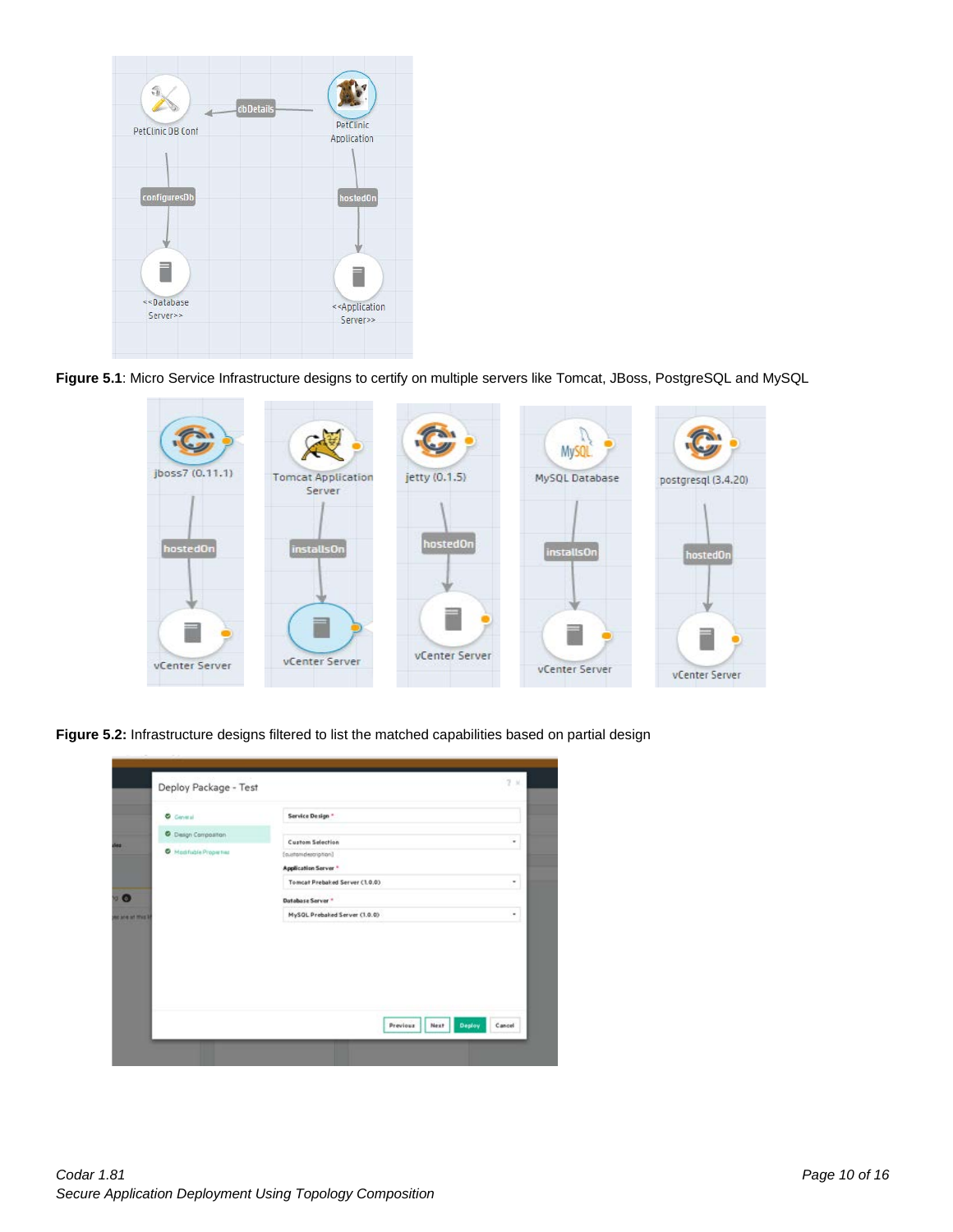### Benefits

When an application QA engineer deploys the aspplication using partial design, the UI lists two infrastructure designs as shown in Figure 5.1. As per the characteristics of this feature, the UI can list all the infrastructure designs that contain the application and database servers and those that satisfy or match the partial design capabilities as shown in Figure 5.2. This figure shows an additional infrastructure design option: "Two Tier Infrastructure on AWS-Weblogic/Oracle".

Without this feature, the application QA engineer will be given a list of all the available infrastructure designs that may not match the application design and users may need to search for the matching infrastructure on which they want to deploy the application. Using this feature avoids this complexity.

# <span id="page-10-0"></span>Use Case 2

The second advantage of the topology composition feature in Codar is to prevent the user from deploying the application on the infrastructure design not meant to be used by a persona other than the one it is designed for. For example, an application developer or the application QA team must not deploy the application on the infrastructure design meant for the stage and production environments. An application release manager must not wrongly choose the infrastructure design designated only for development and testing purposes.

### Application developer

Consider a developer who wants to deploy the application and execute some unit tests. The developer's team may not have Tomcat and MySQL on two different servers. They may choose to install them in a single server that can be from VMware or they may use existing infrastructure. In this case, the application architect will create an infrastructure design similar to the following designs.

Figure 6: Single-tier AWS & OpenStack infrastructure Figure 6.1: Single-tier existing infrastructure



### Application QA

An application QA engineer may deploy the same application to test on multiple infrastructures that may contain Tomcat and MySQL servers, JBoss and MSSQL servers, and Oracle WebLogic and Oracle servers. The application architect can create multiple designs to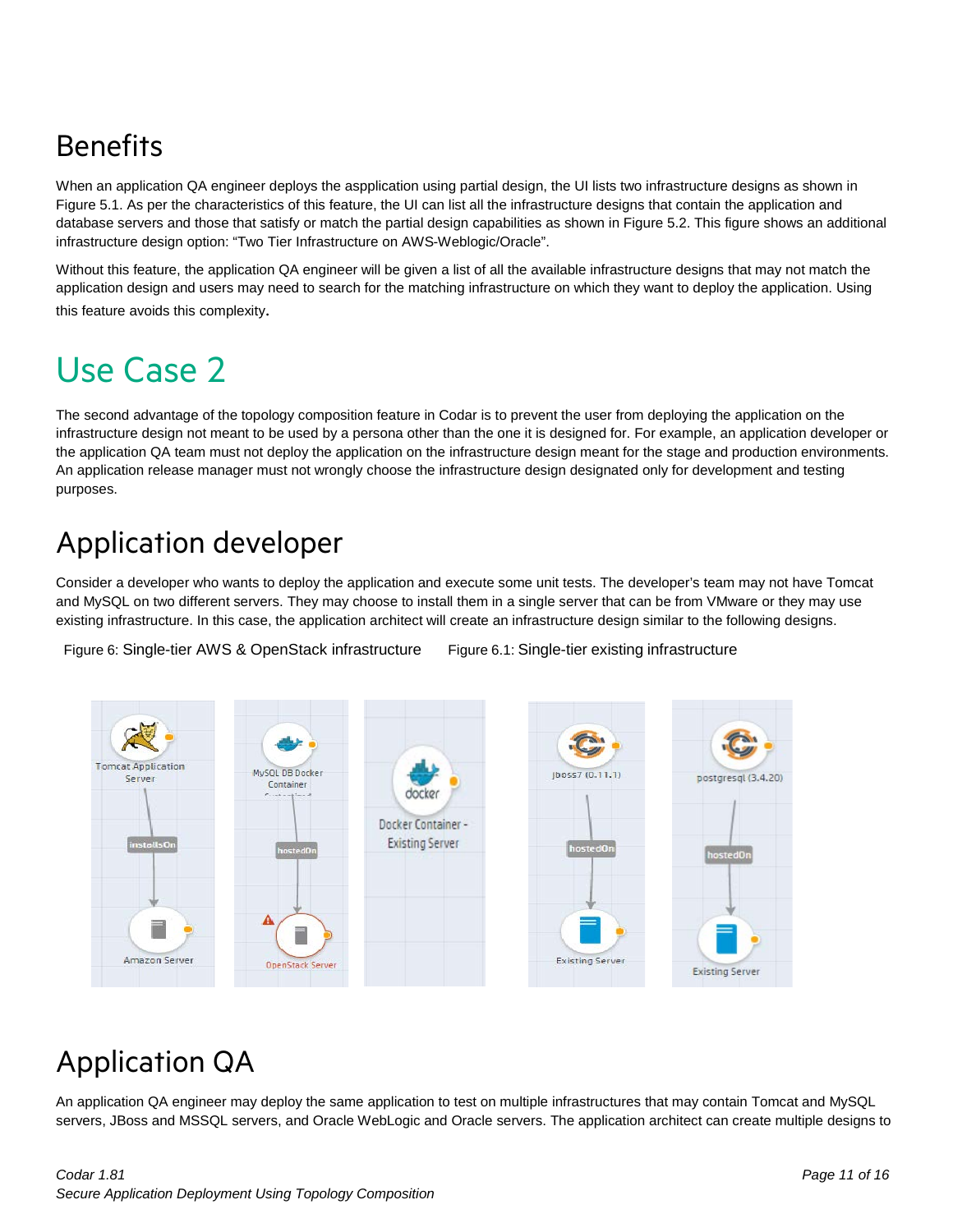support these combinations. One of the combination can be created as shown in Figure 5.1. You can also see Figure 6 for more infrastructure designs.

### Application release manager

An application release manager may deploy the same application on a complex infrastructure that involves a load balancer configuration. Typically, in the stage and production environments, a load balancer is available to balance the requests. The application architect may need create an infrastructure design that contains an additional component to configure a software load balancer on the same Tomcat server as shown in Figure 8.



**Figure 7**: Partial design that contains Application and Database components with Apache load balancer

All of the above infrastructure designs must be associated with the following tags. The tags are case-sensitive.

- Development environment infrastructure designs must be associated with a tag named 'DEVELOPMENT'.
- Test environment infrastructure designs must be associated with a tag named 'TESTING'.
- Stage environment infrastructure designs must be associated with a tag named 'STAGING'.
- Production environment infrastructure designs must be associated with a tag named 'PRODUCTION'.

Figure 8: Micro Service or Application Server Infra Designs that can cater to above partial design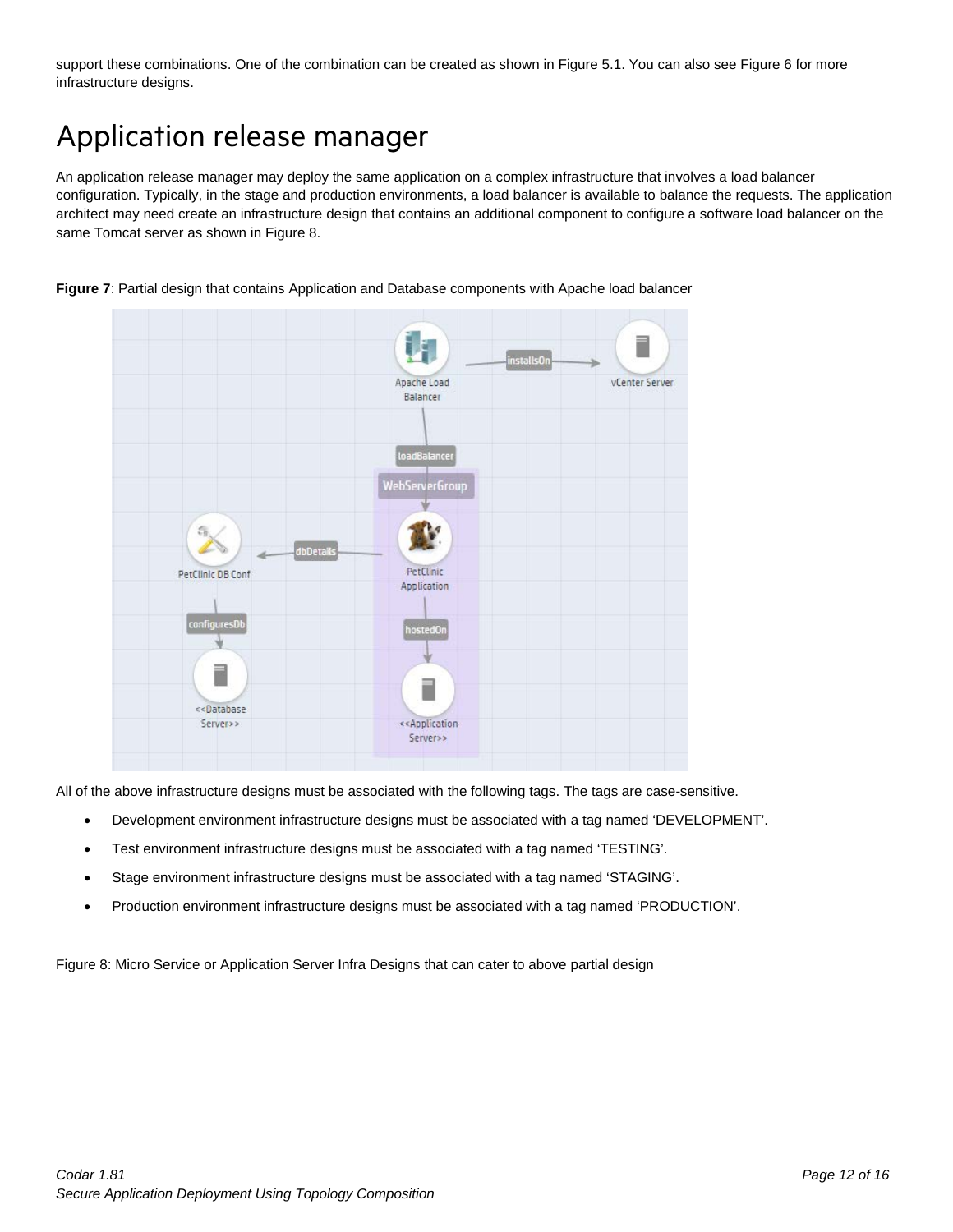

#### **Benefits**

At the time of deploying an application, a developer is given an option to choose the infrastructure design that is created for the development environment, a tester is given an option to choose the infrastructure design that is created for the test environment, and

an application release manager is given an option to choose between the stage and production environments.

**Figure 9**: Packages available across different lifecycle stages

| x Coder<br><b>Codar</b>                                                                                                                                                                                                                                                                                                                                                                     | $x = 1$                                                                                                                                                                                                                                                                                                                                    |                                                                                                                                                                                                                                                                                                 |                                                                                                                                                                                                                                                                                                                                                                  |                                                                                                                                                                                                                                                                                                                                                                                                                            |                               |
|---------------------------------------------------------------------------------------------------------------------------------------------------------------------------------------------------------------------------------------------------------------------------------------------------------------------------------------------------------------------------------------------|--------------------------------------------------------------------------------------------------------------------------------------------------------------------------------------------------------------------------------------------------------------------------------------------------------------------------------------------|-------------------------------------------------------------------------------------------------------------------------------------------------------------------------------------------------------------------------------------------------------------------------------------------------|------------------------------------------------------------------------------------------------------------------------------------------------------------------------------------------------------------------------------------------------------------------------------------------------------------------------------------------------------------------|----------------------------------------------------------------------------------------------------------------------------------------------------------------------------------------------------------------------------------------------------------------------------------------------------------------------------------------------------------------------------------------------------------------------------|-------------------------------|
| $\leftarrow$ - C                                                                                                                                                                                                                                                                                                                                                                            |                                                                                                                                                                                                                                                                                                                                            |                                                                                                                                                                                                                                                                                                 | Brbans://16.103.31.119:8444/csa/releasepipeline/backades/index.isp#/versiondetail/842f762f3eB94fdc9a06f1ea3b0080ec/APPLiCATION_ARTIFACT_CONTAINER/SEQUENCE_ARTIFACT_CONTAINER/SEQUENCE_ARTIFACT_CONTAINER                                                                                                                                                        |                                                                                                                                                                                                                                                                                                                                                                                                                            | ☆■                            |
| Notice: You have 77 days remaining on your trial license.                                                                                                                                                                                                                                                                                                                                   |                                                                                                                                                                                                                                                                                                                                            |                                                                                                                                                                                                                                                                                                 |                                                                                                                                                                                                                                                                                                                                                                  |                                                                                                                                                                                                                                                                                                                                                                                                                            |                               |
| <b>CODAR</b>                                                                                                                                                                                                                                                                                                                                                                                |                                                                                                                                                                                                                                                                                                                                            |                                                                                                                                                                                                                                                                                                 |                                                                                                                                                                                                                                                                                                                                                                  |                                                                                                                                                                                                                                                                                                                                                                                                                            | 田<br>admin<br>Help            |
| Release Pipeline                                                                                                                                                                                                                                                                                                                                                                            |                                                                                                                                                                                                                                                                                                                                            |                                                                                                                                                                                                                                                                                                 |                                                                                                                                                                                                                                                                                                                                                                  |                                                                                                                                                                                                                                                                                                                                                                                                                            |                               |
|                                                                                                                                                                                                                                                                                                                                                                                             |                                                                                                                                                                                                                                                                                                                                            |                                                                                                                                                                                                                                                                                                 |                                                                                                                                                                                                                                                                                                                                                                  |                                                                                                                                                                                                                                                                                                                                                                                                                            |                               |
| Codar Sequence Design (3-test)<br>窑                                                                                                                                                                                                                                                                                                                                                         |                                                                                                                                                                                                                                                                                                                                            |                                                                                                                                                                                                                                                                                                 |                                                                                                                                                                                                                                                                                                                                                                  |                                                                                                                                                                                                                                                                                                                                                                                                                            |                               |
|                                                                                                                                                                                                                                                                                                                                                                                             |                                                                                                                                                                                                                                                                                                                                            |                                                                                                                                                                                                                                                                                                 |                                                                                                                                                                                                                                                                                                                                                                  |                                                                                                                                                                                                                                                                                                                                                                                                                            |                               |
| Release Pipeline<br>Deployments<br>Overview                                                                                                                                                                                                                                                                                                                                                 | Schedules                                                                                                                                                                                                                                                                                                                                  |                                                                                                                                                                                                                                                                                                 |                                                                                                                                                                                                                                                                                                                                                                  |                                                                                                                                                                                                                                                                                                                                                                                                                            |                               |
|                                                                                                                                                                                                                                                                                                                                                                                             |                                                                                                                                                                                                                                                                                                                                            |                                                                                                                                                                                                                                                                                                 |                                                                                                                                                                                                                                                                                                                                                                  |                                                                                                                                                                                                                                                                                                                                                                                                                            |                               |
| Package Workflow                                                                                                                                                                                                                                                                                                                                                                            |                                                                                                                                                                                                                                                                                                                                            |                                                                                                                                                                                                                                                                                                 |                                                                                                                                                                                                                                                                                                                                                                  | All Shanes<br>$\bullet$ .<br>Sainh                                                                                                                                                                                                                                                                                                                                                                                         | $\cdot$ 0<br>View by Packages |
| <b>L</b> Development<br>$\bullet$                                                                                                                                                                                                                                                                                                                                                           | Testing <sup>6</sup><br>$\bullet$                                                                                                                                                                                                                                                                                                          | htegration Test<br>$\circ$                                                                                                                                                                                                                                                                      | Staging @<br>$\bullet$                                                                                                                                                                                                                                                                                                                                           | Production @<br>$\bullet$                                                                                                                                                                                                                                                                                                                                                                                                  |                               |
| $\bullet$<br>21 Jankins URL:<br>http://ta103.31119;8068/job/My%20App/2<br>This is generated from Jenkins build<br>tool<br>Lestupdetechn 05/25/2016 30:38:45 PM<br>Created By agonn<br>1 Distinyed Institutes<br>Actio<br>$\bullet$<br>30 Jankins URL :<br>http://t6.f03.31119;8088/job/My%20App/2<br>This is generated from Jenkins build<br>tool<br>Last updated in 07/25/2016 10:36:58 PM | $\bullet$<br>17 Jankins URL 1<br>http://to.103.31119:8088/job/My%20App/T<br>This is generated from Jenkins build.<br>tool<br>List undated on 07/25/2016 @1754 AM.<br>Crashed By admin-<br>2 Deployed Instances<br>Acros<br>Denn<br>$\bullet$<br>Lest quidated on 07/21/2016 @13:30 AM<br>Cramius By edmin<br>2 Deployed Instances<br>Atlas | Damo Padcage<br>$\bullet$<br>List updated on 07/27/2016 123545 AN<br>Created By signin<br>3 Deptsyed Instances<br>Action<br>Package 12<br>$\bullet$<br>This has defect for for 1234 and<br>7888<br>Last updated an 07/20/2016 9 18:10 AM<br>Created By admin.<br>1 Desloyed Instances<br>Action | $\bullet$<br>Padcage 1<br>This padcage has new features,<br>enhancements and defect fives<br>Last updated on 0.02012018 @ to 10 AM.<br>Crainfed By edmin<br>* Deployed Instances<br>Atlant.<br>Dano Padcage<br>$\bullet$<br>This is to derio PLM for sequenced<br>delign.<br>East updated on 07/20/2016 9:1517 AM<br>Created By advan-<br>3 Deployed Institution | $\ddot{\circ}$<br>10 Jankins URL:<br>https://tb.103.31.119:8088/job/My%20App/?<br>This is generated from Jenkins build.<br>tool<br>Limit colds had an 07/25/2016 50:54:55 PM<br>Charled By agreer<br>5 Digitoved Institutes<br>Active Command Fromme<br>18 Jankins URL:<br>$\bullet$<br>https/16.103.31.119;9088/job/My%20App/1<br>This is generated from Jenkins build<br>tool<br>MAS2 97.9 & 07/21/20 hs Safebbar fan 1. |                               |
| Chiated Evadrein<br>1 Deployed fraiteness<br><b>Ameri</b><br>Denio Padcage<br>$\circ$<br>Lem updated an 01/25/2016 10:30:00 PM<br>Greened By agents<br>1 Deployed Instances<br>Actos<br>14 Jersons URL 1<br>$\bullet$<br>$\sim$<br>$\sim$                                                                                                                                                   | Create Pkg for Dento<br>$\circ$<br>Law updated on 07/20/2016 10:3516 PM<br>Crashed By admin.<br>1 Electoyed Wettminer<br>Attim<br>$\bullet$<br>Parkage 26<br>This is for performance fix<br>Last updated on 07/20/2070 9 AT25 PM<br>Crasted Dy admin<br>$\overline{\phantom{a}}$                                                           | Package 10<br>$\bullet$<br>This has defect fix for 1234 and<br>7890<br>Lest spdated an 07/20/2016 9:17:54 AM<br>Created By admin<br>1 Dayloved Instances<br><b>Reserved</b>                                                                                                                     | <b>Action</b>                                                                                                                                                                                                                                                                                                                                                    | Created By adress.<br>5 Dealeyed Inmocent<br>Active Continues From its<br>16 Jenkins UPL:<br>$\bullet$<br>http://lo.103.31.119;8088/job/My120App/5<br>This is generated from Jenkins build<br>tool<br>Last up and on 07/25/2016 (FSL14 AM)<br>Created By adress<br>5 Distoyed Instances<br>1000<br>$\sim$<br>___                                                                                                           |                               |

When a developer deploys the application, only the infrastructure design created for the development environment is listed as shown in Figure 10.

**Figure 10**: Infrastructure designs listed for developers deploying on a development environment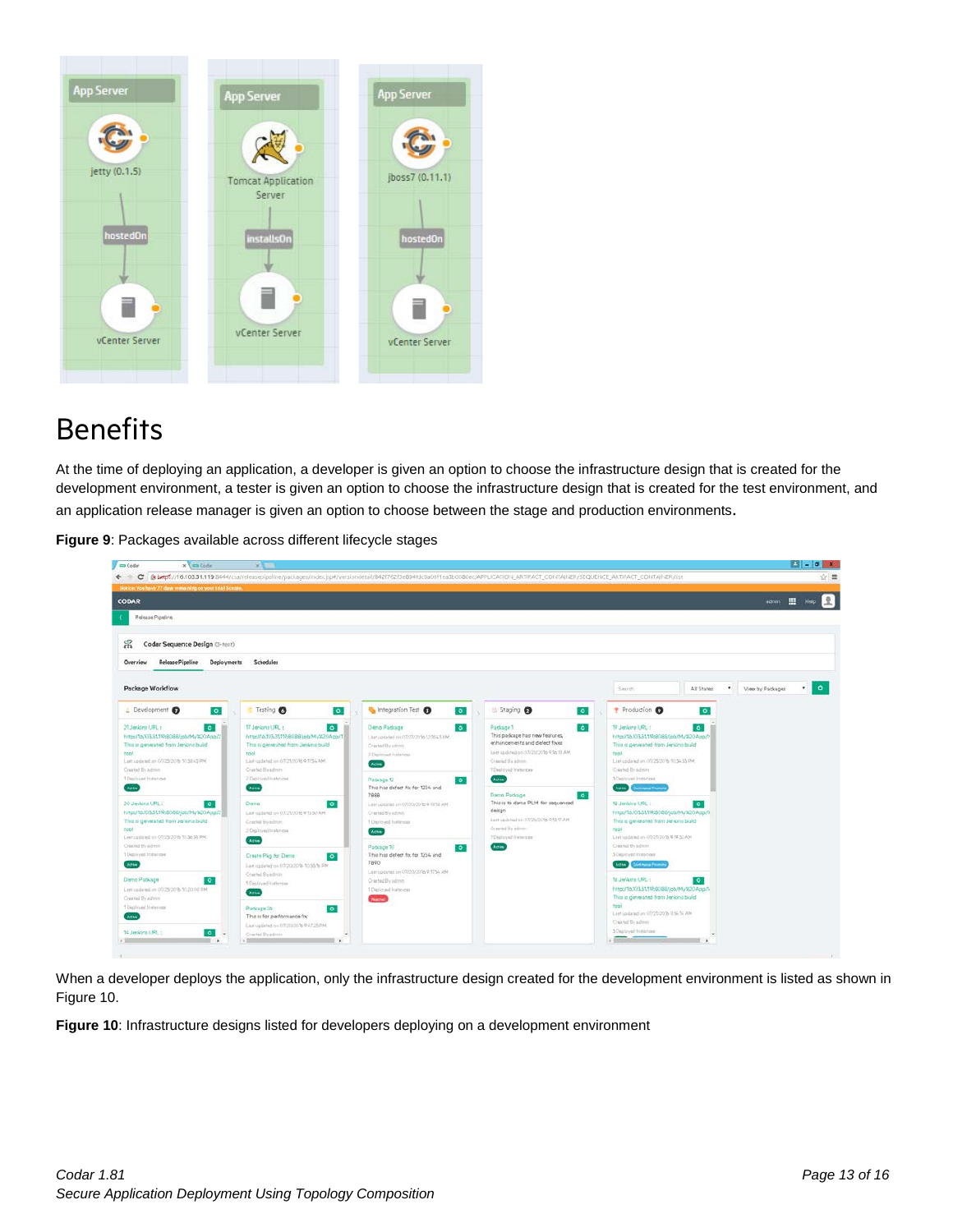| <b>O</b> Central            | Service Design *                                                          |
|-----------------------------|---------------------------------------------------------------------------|
| <b>O</b> Design Composition |                                                                           |
| C Hushalak Projection       | Custom Selection<br>٠<br>Institution and countries                        |
|                             | Application Server *                                                      |
|                             | Tomcat Prebaked Server (1.0.0)<br>٠                                       |
|                             | <b>Dutshase Server *</b>                                                  |
|                             | June.                                                                     |
|                             | <b>Education Andrew Area</b>                                              |
|                             | MySQL Pretailed Server (1.0.0)                                            |
|                             | Sergie Tier Dev Platform (1/3/3)<br>Single Tier Dev Platform - 30 (1.0.0) |
|                             |                                                                           |

Similarly, when the QA engineer and release manager try to deploy the application, infrastructure designs created in the test, and stage and production environments respectively are listed for these roles.

| <b>O</b> General      | Service Design *                                    |
|-----------------------|-----------------------------------------------------|
| O Delign Composition: |                                                     |
| C Haddalek Freember   | <b>Custom Selection</b><br>٠<br>Institutescriptural |
|                       | Application Server +                                |
|                       | Tomcat Prebaked Server (1.0.8)                      |
|                       | Database Server 1                                   |
|                       | <b>Britis</b>                                       |
|                       | The police and services                             |
|                       | MySQL Preliated Server (1020)                       |
|                       | Two Tay Tast Platform - JEwa/MillOL (1.00)          |
|                       | Two Tay Test Platform - Tomcat/MyUQL (1001)         |
|                       | Two Tier Jefr on AWS / Webbypt/Drade (10:0)         |
|                       |                                                     |
|                       |                                                     |
|                       | Sout Edition<br>Previous.<br>Cancel                 |
|                       | <b>The Company</b>                                  |

**Figure 12**: Infrastructure designs listed for application release manager deploying on Stage environment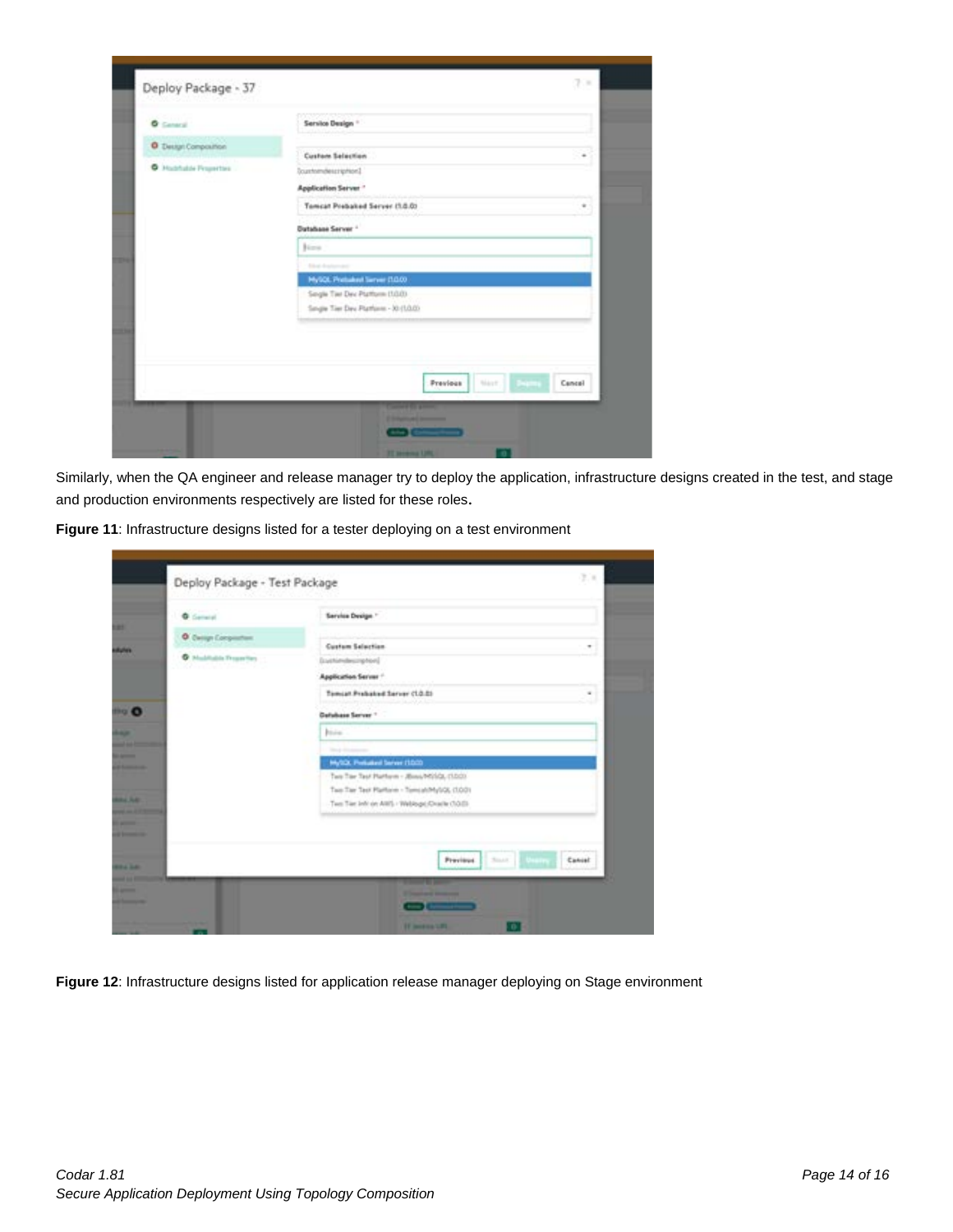| <b>Sales And Address Add</b><br>D. Design Composition<br>Cortum Selection<br><b>B</b> Hallmark Frogeritas<br>Duesenheimighed<br>Application Server."<br>Tempor Probabilitätiver (1.0.0)<br><b>Database Server 1</b><br>hanno. |  |
|-------------------------------------------------------------------------------------------------------------------------------------------------------------------------------------------------------------------------------|--|
|                                                                                                                                                                                                                               |  |
|                                                                                                                                                                                                                               |  |
|                                                                                                                                                                                                                               |  |
|                                                                                                                                                                                                                               |  |
|                                                                                                                                                                                                                               |  |
|                                                                                                                                                                                                                               |  |
| <b>This Automobile</b>                                                                                                                                                                                                        |  |
| Multi Tier Stage Puthare (SSS)-                                                                                                                                                                                               |  |
| MySQL Prebated Server (3020)                                                                                                                                                                                                  |  |

## <span id="page-14-0"></span>Conclusion

The topology composition feature helps the end user choose the right infrastructure that must be used for the corresponding lifecycle environment and prevents developers and testers from deploying their application on elevated environments in a more secured manner. It can also match infrastructure design based on the capabilities configured in partial design. This allows users to select from

the infrastructure design that is filtered based on the capabilities match found in partial design.